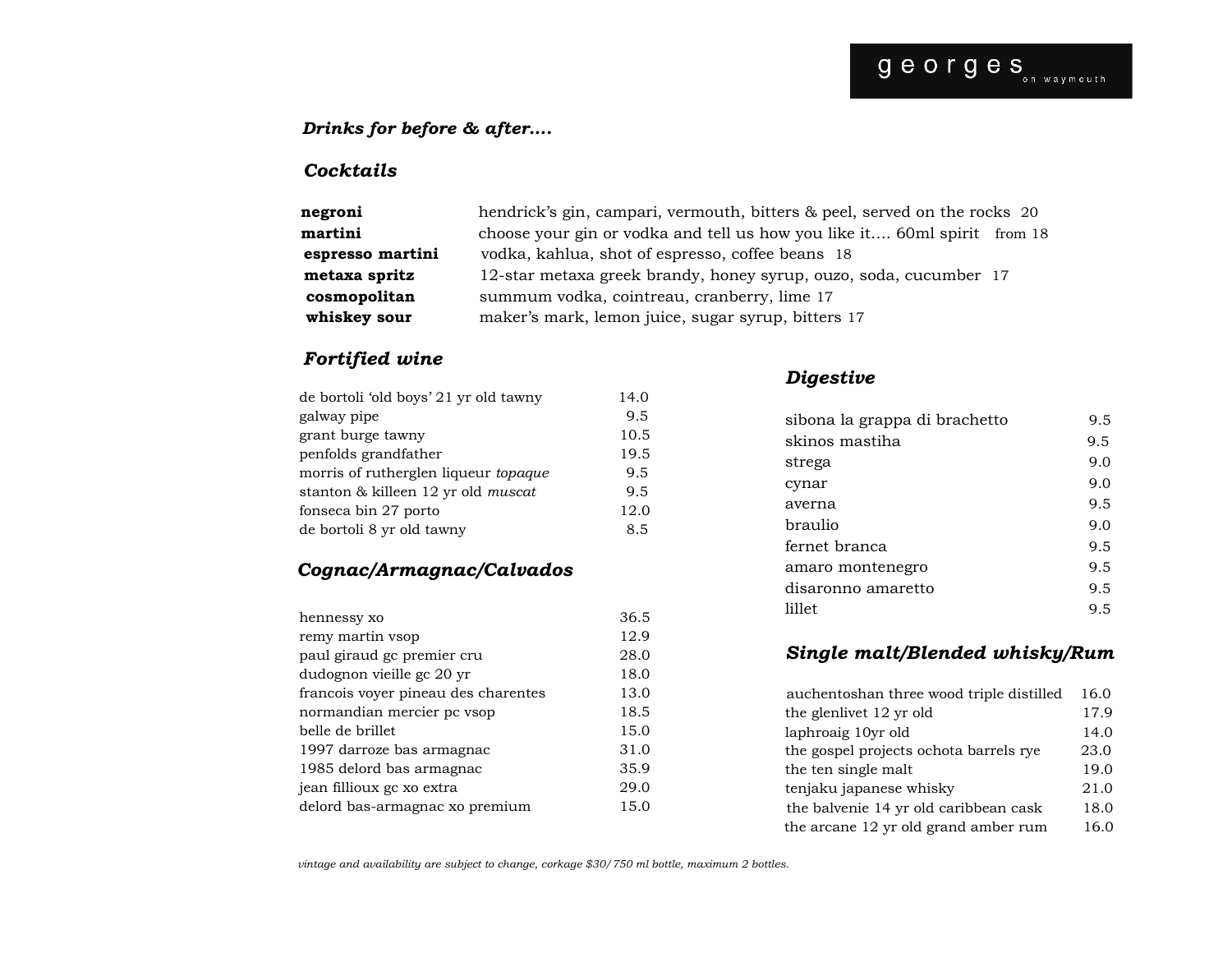# *wines by the glass*

| 2015 | mordrelle blanc de blancs sparkling                                                         | mylor, sa              | 14 |
|------|---------------------------------------------------------------------------------------------|------------------------|----|
| nv   | champagne bollinger special cuvee                                                           | ay, france             | 28 |
| 2021 | skillogalee riesling                                                                        | clare valley, sa       | 13 |
| 2019 | jinu sauvignon blanc                                                                        | summertown, sa         | 12 |
| 2020 | karrawatta 'sophie's hill' pinot grigio                                                     | meadows, sa            | 13 |
| 2020 | paulmara-gentilini 'crossed paths' robola                                                   | kefalonia, greece      | 16 |
|      | citrus blossom, jasmine, blood orange, pink grapefruit, salty mineralitygreat with oysters! |                        |    |
| 2008 | georges 'filotimo' arneis by first drop wines                                               | adelaide hills, sa     | 13 |
|      | italian varietal with aromas of pear, spice $\&$ vanilla, luscious $\&$ complexwe love it!  |                        |    |
| 2017 | mosquito hill chardonnay                                                                    | fleurieu peninsula, sa | 14 |
| 2019 | montevecchio <i>moscato</i>                                                                 | heathcote, vic         | 13 |
|      |                                                                                             |                        |    |
| 2021 | mazi grenache rosé                                                                          | mclaren vale, sa       | 12 |
| 2021 | vinteloper lake pinot noir                                                                  | adelaide hills, sa     | 16 |
| 2020 | mitravelas 'red on black' agiorgitiko                                                       | nemea, greece          | 13 |
|      | aromas of red fruits, black pepper, sour cherries, touch of spicesoft tannins!              |                        |    |
| 2020 | ministry of clouds tempranillo/grenache                                                     | mclaren vale, sa       | 14 |
|      | medium bodied wine, deeply flavoured & moreish, blood orange, cherries & red berries!       |                        |    |
| 2016 | aramis 'single vineyard' cabernet sauvignon                                                 | mclaren vale, sa       | 13 |
| 2020 | bondar 'junto' gsm blend                                                                    | mclaren vale, sa       | 14 |
| 2019 | first drop '2%' reserve shiraz                                                              | barossa valley, sa     | 16 |
| 2017 | paulmara estates 'syna' shiraz (coravin)                                                    | barossa valley, sa     | 28 |

## **b***eers*

| light - | cascade                                             | 8  |
|---------|-----------------------------------------------------|----|
|         | lager - james boags                                 | 10 |
|         | heineken, corona, fix                               | 10 |
|         | peroni red, asahi                                   | 10 |
| ale -   | coopers pale ale                                    | 10 |
|         | stone & wood pacific ale                            | 10 |
|         | <b>pilsner</b> -lobethal bohemian                   | 10 |
|         | <b>stout</b> - coopers stout                        | 10 |
|         | <b>cider</b> - adelaide hills cider company (apple) | 10 |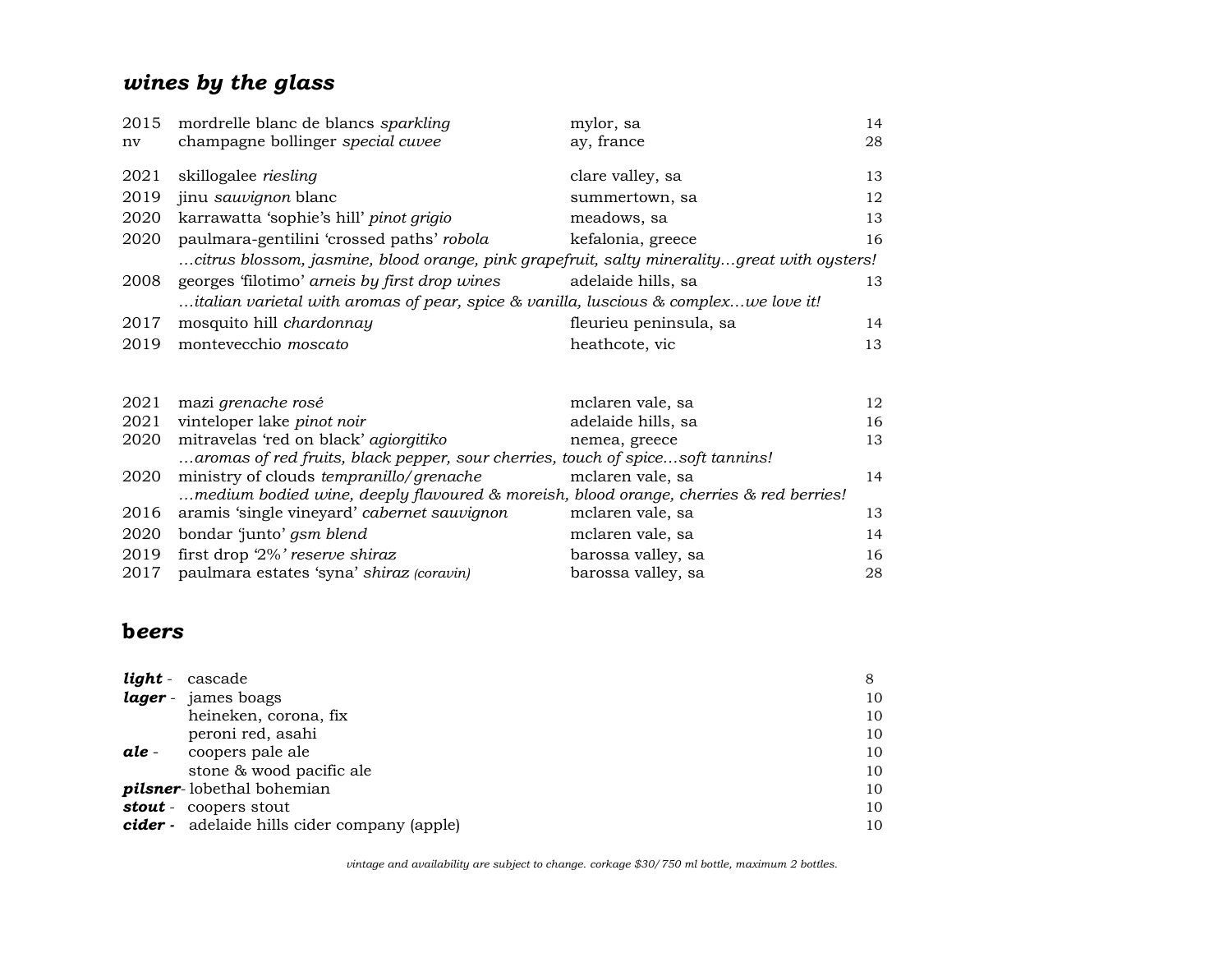# *dessert wine / late harvest / sherry*

| 2009 | dolce far niente moorooroo park semillon (375ml) | barossa valley, sa |       | 48  |
|------|--------------------------------------------------|--------------------|-------|-----|
| 2020 | mount horrocks 'cordon cut' riesling (375ml)     | clare valley, sa   |       | 59  |
| 2017 | top note semillon rose (375ml)                   | adelaide hills, sa | gl 14 | 45  |
|      | valdespino pedro ximenez                         |                    |       | 9.5 |
|      | lustau manzanilla or fino                        |                    |       | 9.5 |
|      |                                                  |                    |       |     |

# *sparkling wine / champagne*

| ny<br>2015<br>nv | coriole prosecco<br>mordrelle blanc de blancs sparkling<br>DAOSA natural reserve sparkling | mclaren vale, sa<br>mylor, sa<br>piccadilly valley, sa | 48<br>58<br>85 |
|------------------|--------------------------------------------------------------------------------------------|--------------------------------------------------------|----------------|
| ny               | pol roger reserve brut                                                                     | epernay, france                                        | 135            |
| nv               | champagne bollinger special cuvee                                                          | ay, france                                             | 145            |
| 2015             | champagne bollinger PN VZ                                                                  | ay, france                                             | 335            |
| 2007             | ayala no7 brut                                                                             | ay, france                                             | 375            |
| 2004             | pol roger 'sir winston churchill' brut                                                     | epernay, france                                        | 495            |
| 1998             | krug brut                                                                                  | reims, france                                          | 715            |

## *white wine*

| 2021 | skillogalee riesling                     | clare valley, sa     | 44 |
|------|------------------------------------------|----------------------|----|
| 2021 | vinteloper riesling                      | clare valley, sa     | 48 |
| 2021 | rieslingfreak no.4 riesling              | eden valley, sa      | 48 |
| 2019 | dr mayer 'remstal' riesling              | wurttemberg, germany | 75 |
| 2019 | montevecchio <i>moscato</i>              | heathcote, vic       | 42 |
|      |                                          |                      |    |
| 2019 | jinu 'olumis' sauvignon blanc            | summertown, sa       | 39 |
| 2021 | sidewood sauvignon blanc                 | adelaide hills, sa   | 47 |
| 2019 | catlin 'lorna starr' pinot blanc         | adelaide hills, sa   | 46 |
| 2021 | first drop 'endless summer' pinot grigio | adelaide hills, sa   | 45 |
| 2020 | karrawatta 'sophie's hill' pinot grigio  | meadows, sa          | 48 |
| 2019 | bremerton <i>vermentino</i>              | langhorne creek, sa  | 45 |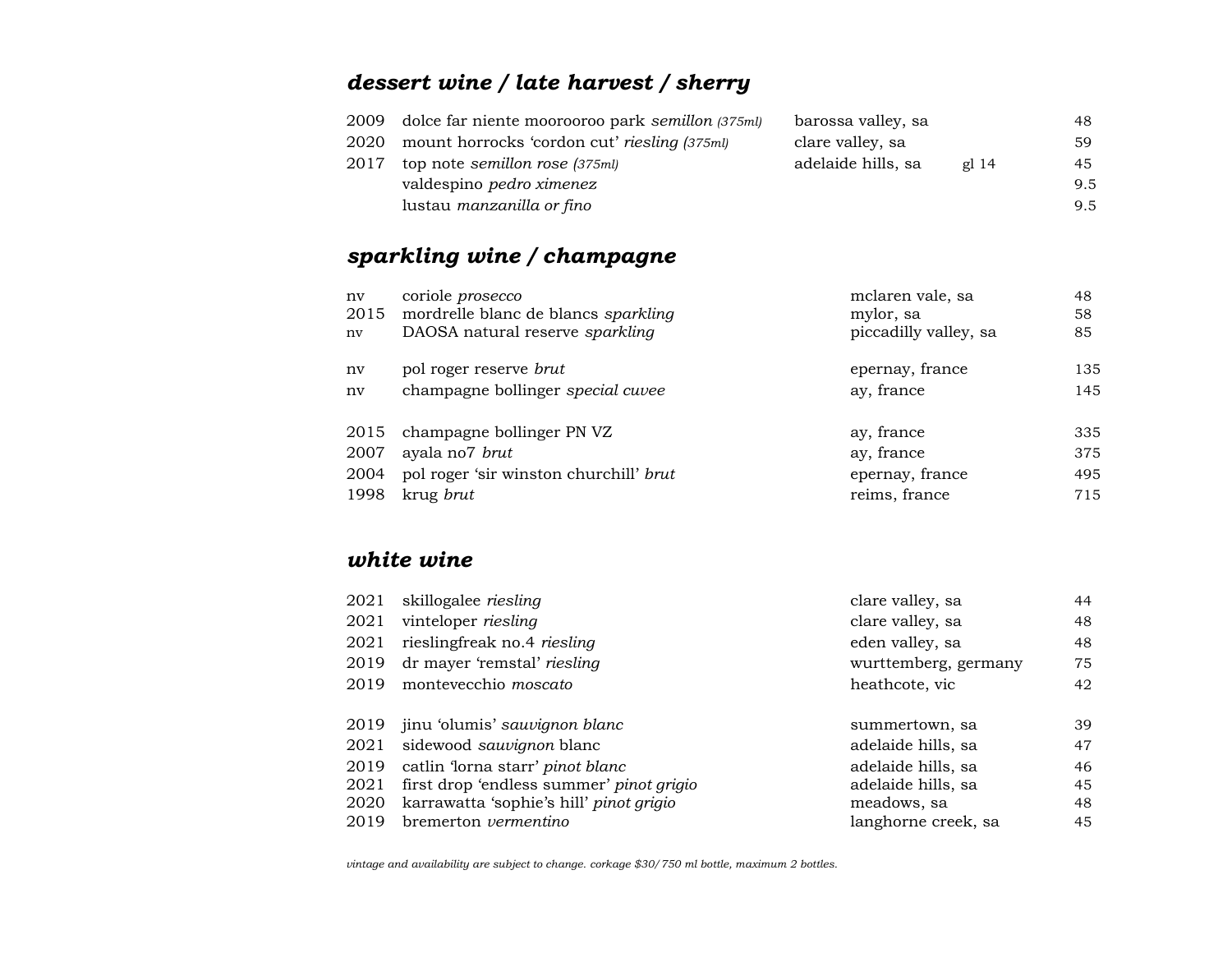## *white wine cont….*

| 2008 | georges 'filotimo' arneis by first drop wines     | adelaide hills, sa     | 49  |
|------|---------------------------------------------------|------------------------|-----|
| 2021 | artwine albarino                                  | adelaide hills, sa     | 48  |
| 2020 | coffele 'castel cerino' soave                     | veneto, italy          | 59  |
| 2020 | paulmara estates-gentilini 'crossed paths' robola | kefalonia, greece      | 85  |
| 2019 | biblia chora 'ovilos' assyrtiko/semillon          | kavala, greece         | 110 |
| 2018 | vassaltis 'santorini' assyrtiko                   | santorini, greece      | 128 |
| 2021 | jim barry assyrtiko                               | clare valley, sa       | 68  |
| 2017 | mosquito hill chardonnay                          | fleurieu peninsula, sa | 58  |
| 2020 | charlotte dalton 'grace' chardonnay               | adelaide hills, sa     | 68  |
| 2018 | gio chardonnay by Aleks Simcic                    | primorska, slovenia    | 75  |
| 2019 | domaine chanson chablis                           | burgundy, france       | 88  |
| 2020 | emmanuelle bekkers petit chablis                  | burgundy, france       | 95  |
|      | red wine                                          |                        |     |
| 2021 | mazi grenache rosé                                | mclaren vale, sa       | 42  |
| 2021 | CRFT pinot noir rosé                              | adelaide hills, sa     | 58  |
| 2020 | troupis 'tomi' moschofilero rosé                  | mantineia, greece      | 49  |
| 2021 | vinteloper lake pinot noir                        | adelaide hills, sa     | 62  |
| 2018 | whisson lake 'white label' pinot noir             | piccadilly valley, sa  | 85  |
| 2019 | sailor seeks horse 'one monkey' pinot noir        | huon valley, tas       | 89  |
| 2021 | murdoch hill 'the surrey' pinot meunier           | piccadilly valley, sa  | 75  |
| 2018 | la côte etoilée 'brouilly' gamay                  | burgundy, france       | 59  |
| 2018 | diamantis moschomavro                             | siatista, greece       | 65  |
| 2013 | foundi estate 'naoussea' xinomavro                | naoussa, greece        | 79  |
| 2018 | domaine dalamara 'naoussa' xinomavro              | naoussa, greece        | 95  |
| 2017 | diamantis estate xinomavro                        | siatista, greece       | 85  |
| 2020 | mitravelas 'red on black' agiorgitiko             | nemea, greece          | 45  |
| 2018 | mitravelas 'estate' agiorgitiko                   | nemea, greece          | 95  |
| 2013 | biblia chora 'areti' agiorgitiko                  | kavala, greece         | 110 |
| 2020 | CRFT mencia                                       | barossa valley, sa     | 65  |
| 2021 | brash higgins cinsault                            | mclaren vale, sa       | 65  |

- 
- arrivo *nebbiolo* adelaide hills, sa 95